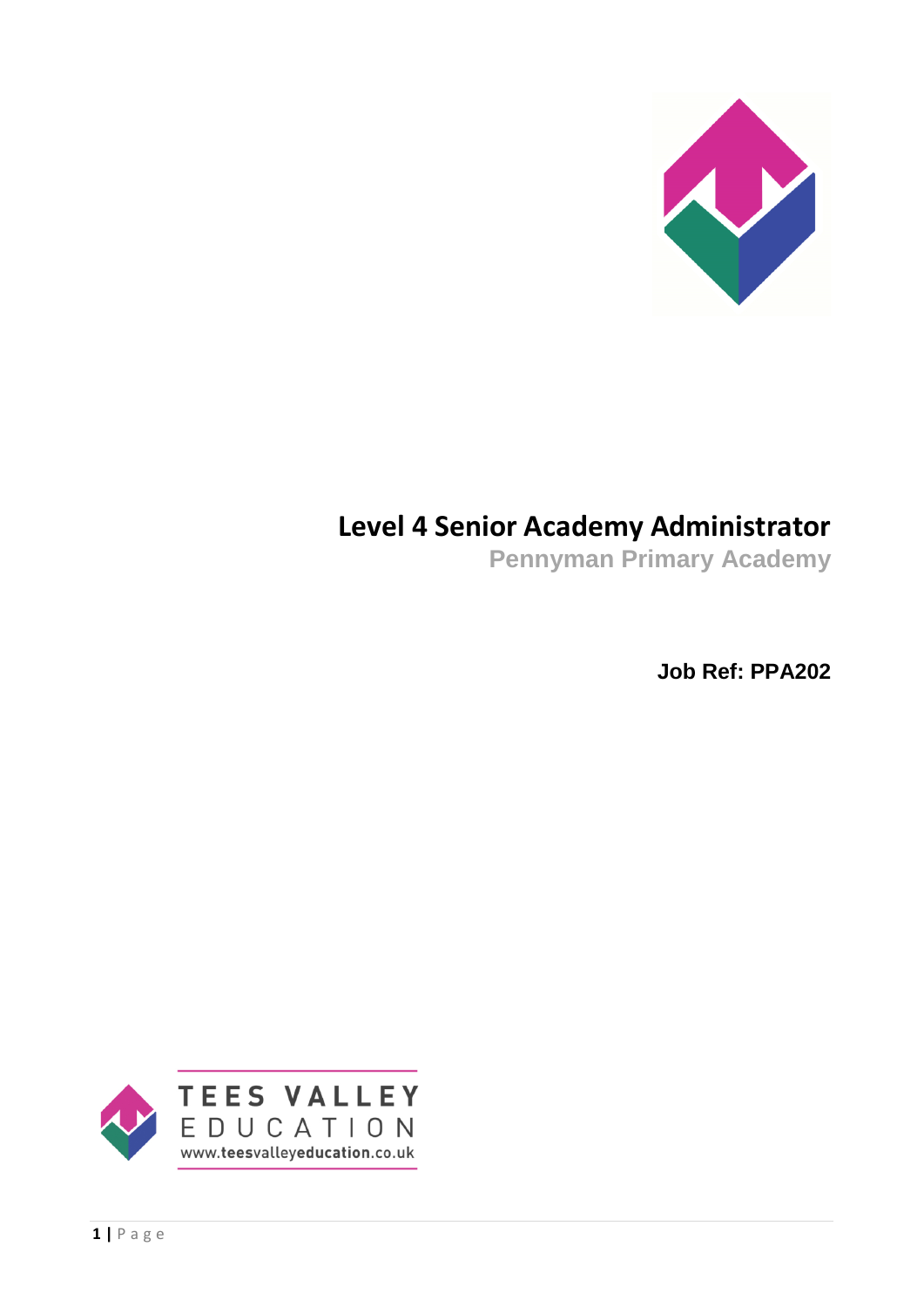

Dear Applicant

Thank you for expressing an interest in applying for a position working with Tees Valley Education Trust.

The Trust currently comprises of five Academies - Brambles Primary Academy, Discovery Special Academy, Dormanstown Primary Academy, Pennyman Primary Academy and Wilton Primary Academy.

Tees Valley academies believe in excellence as a birth right. All children, regardless of circumstance, have an entitlement to a world class education. The Academy Head Teachers operate in an atmosphere of trust, honesty, integrity and an unwavering commitment to excellence for children. They firmly believe there should be "no excuses or barriers!" in education.

All of the academies are located in areas of significant deprivation and its leaders are passionate about the difference education can make to children's lives.

Therefore, if you are successful, you will be joining a brilliant team. All of our staff, regardless of their role, work together to ensure that our children are provided with the best education possible.

As a Trust, we are committed to giving our leaders and teachers time to fulfil their professional duties and responsibilities. We also offer you the opportunity to work in a vibrant, supportive and friendly atmosphere where you will be enabled to develop both personally and professionally.

Enclosed with this recruitment pack you will find the advert, job description and person specification for the post along with an application form, safeguarding information and guidance on how to apply. If you wish to apply, then please make sure that you complete the application form fully. Please do not attach a curriculum vitae: we will only consider information completed as part of the application form.

Yours faithfully

### **Katrina Morley**

Chief Executive Officer and Executive Head Teacher of Pennyman Primary Academy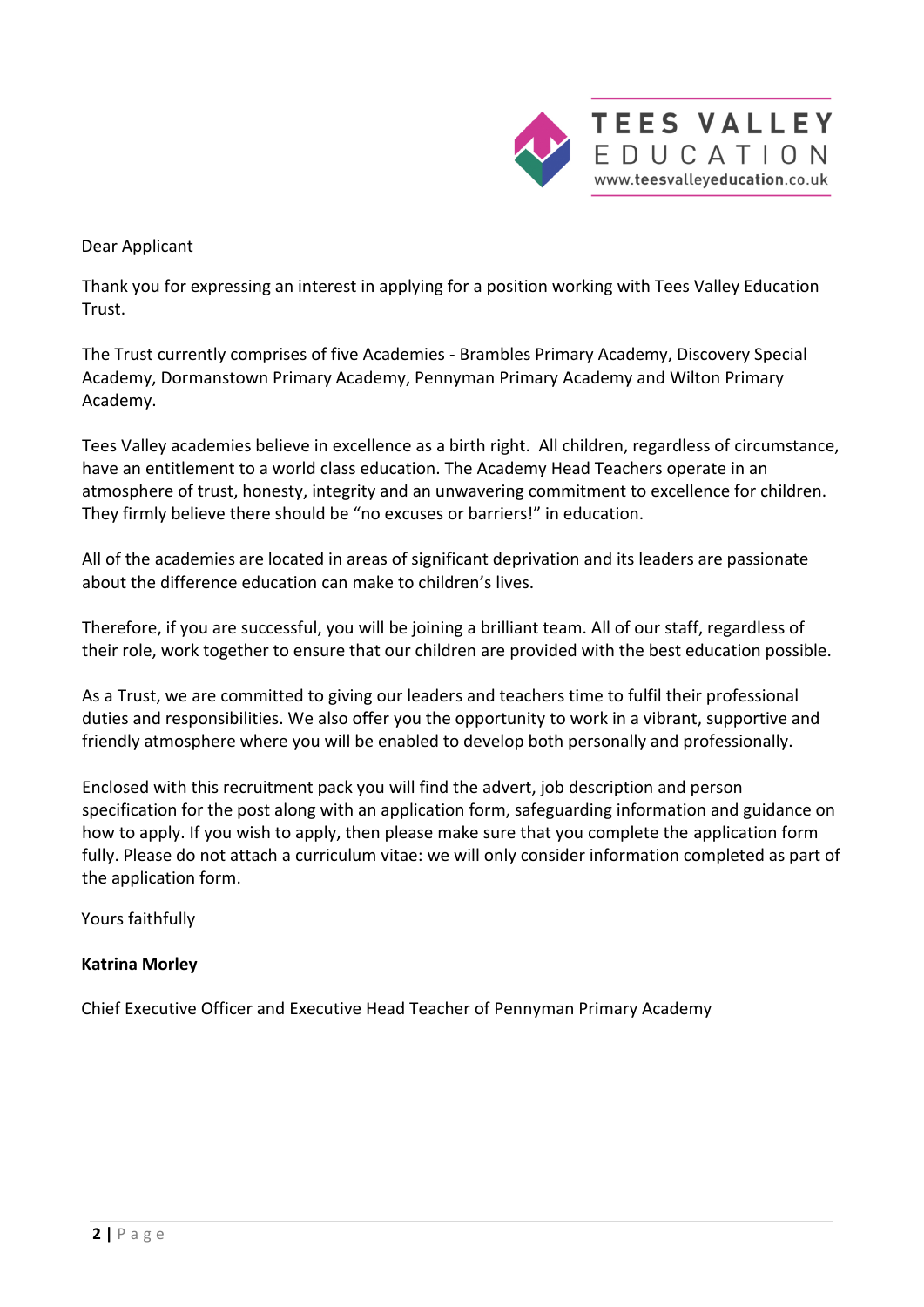# **ADVERTISEMENT**

**Level 4 Senior Academy Administrator Status: Fixed Term – Maternity Cover, in the first instance Required: 1 st September 2022 Salary: Scale Point 12 – 15 £22,571 - £23,953 (Actual salary £21,406 - £22,717) Hours: Full time, Term Time Only + 5 weeks, including PD Days Reporting to: Head of Academy**



#### **TEES VALLEY** EDUCATION www.teesvalleyeducation.co.uk

In order to continue our drive for excellence, we wish to appoint an outstanding practitioner to join our academy. The successful candidate will be able to demonstrate a significant and proven impact in administration at a senior level.

In return, we can offer you the opportunity to join a successful, hardworking academy with a strong inclusive ethos and an inherent drive for quality. Our children are proud academy citizens, care for each other and are focused on learning and enjoy coming to school.

We are a fabulous team and we all enjoy working together to improve outcomes for our children. We are offering a varied and challenging role in a busy and rewarding working environment with access to excellent continuous professional development, as part of a highly functioning team.

Tees Valley Education Trust is committed to safeguarding and promoting the welfare of children. All appointments will be subject to a satisfactory enhanced DBS check.

Applications are invited from prospective candidates who are able to demonstrate that they are able to meet the essential criteria set out in the person specification and who have the vision, values and tenacity to join an amazing team and contribute to the academy's journey towards excellence.

Visits to the academy are strongly encouraged and can be arranged by appointment with the academy office on the following dates:

**Monday 27 th June 10.30 am** 

**Tuesday 28th June 4.30 pm** 

**Thursday 30th June at 4.00 pm**

**Monday 4th July at 3.30pm**

Application packs can be printed directly from the Trust website or requested from Pennyman Primary Academy office on **01642 314750.** Hand written or electronic printed copies of the Tees Valley Education application form should be posted or hand delivered to the following address for the attention of **Mrs Louise Stogdale, Head of Academy:**

**Pennyman Primary Academy, Fulbeck Road, Middlesbrough, TS3 OQS.**

Please be aware that if you are sending your application by e-mail, the Trust cannot be responsible for any formatting anomalies when printing.

By E-mail: **[recruitment@tved.org.uk](mailto:recruitment@tved.org.uk)**

If you have any queries about the position or the academy and the trust, please do not hesitate to contact **Geovanna Waters** on **geovanna.waters@tved.org.uk**

**Closing Date: Wednesday 6 th July 2022 at 12.00 noon**

**Shortlisting: Thursday 7 th July 2022**

**Interview date: Thursday 14th July 2022**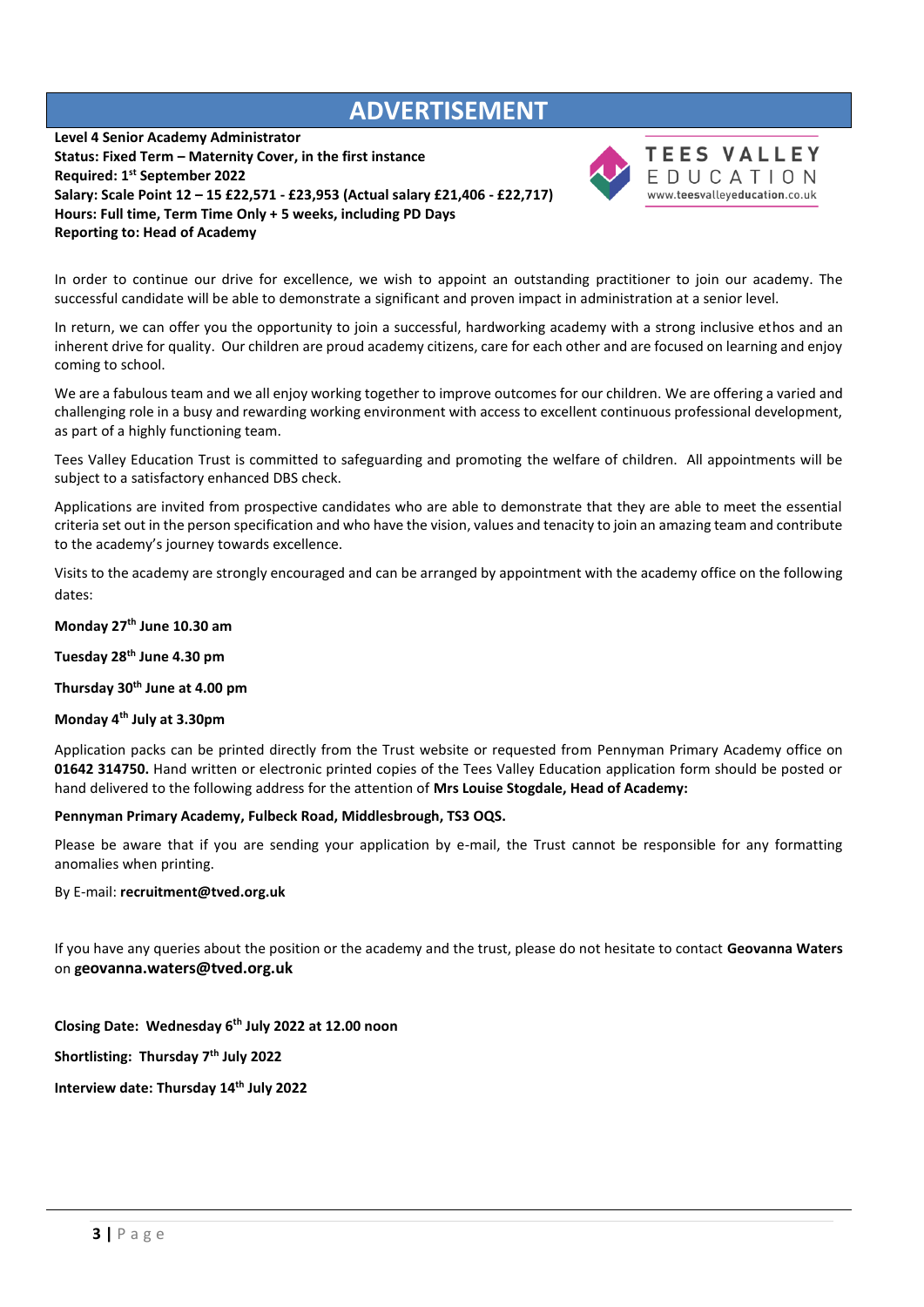# **JOB DESCRIPTION**

**The Senior Academy Business Administrator provides secretarial and administrative support for the academy in a manner which allows the academy to maintain its reputation for excellence.**

**The principal function of the role is to ensure the smooth and efficient running of the academy office and manage the day to day administrative functions of the Academy Office. The Senior Administrator is responsible for supervising and coordinating the daily workload for the business team.**

**The Senior Administrator is expected to take a keen interest in Academy life and to understand his/her role in this context including demonstrating the Trust's diamond standards of Care, Commitment, Courage and Curiosity. They are the key point of contact for the Academy and are also required to foster good relationships, both internally and externally.**

### **ORGANISATION**

- Undertake reception duties; answering telephone, face to face enquiries, liaising with relevant staff, outside agencies and parents, dealing with visitors etc.
- Assist in the organisation of academy trips in cooperation with other staff. This includes ensuring that staff and external providers (e.g. coach companies) have completed all associated risk assessments
- Assist with organising parents' evenings and other meetings and events, including the organisation of rooms and equipment, and providing refreshments as required
- Ensure that all staff create a professional and welcoming reception for all visitors and parents and all visitor checks and health and safety processes are in place to monitor entry in and out of the academy

# **ADMINISTRATION**

- Provide general clerical/administrative support e.g. photocopying, filing, complete standard forms, respond to routine correspondence
- The role will be responsible for coordinating academy orders in accordance with the Trust's Financial Handbook including cash handling.
- Maintain manual and computerised records/management information systems, produce lists/information/data as required e.g. pupil's data, undertake typing and word-processing and other IT based tasks, take and type up minutes at meetings, sort, log and distribute mail
- Record information accurately and input data in a timely and effective way as required.
- Produce letters or information reports as directed by the Headteacher, Deputy Headteacher, SEND lead and Academy Business Manager
- Ensure all information held is kept confidential and secure, complying with Data Protection Act and the UK General Data Protection Regulation (GDPR)
- Analyse and evaluate data/information and produce reports/information/data as required
- Undertake administration of complex procedures
- Assist with managing the academy's email inbox, ensuring the academy meets its expected response times and emails are forwarded to the relevant staff member as necessary
- Complete and submit complex forms, returns etc. including those to outside agencies e.g. DfE
- Manage the administration of recruitment including advertising, collating documentation, medical clearance and DBS checks as required
- Keep records in accordance with the academy's record retention schedule and data protection law, ensuring information security and confidentiality at all times
- Provide support during internal and external audits e.g. personnel files, Single Central Record, financial by using academy and/or Trust and management information systems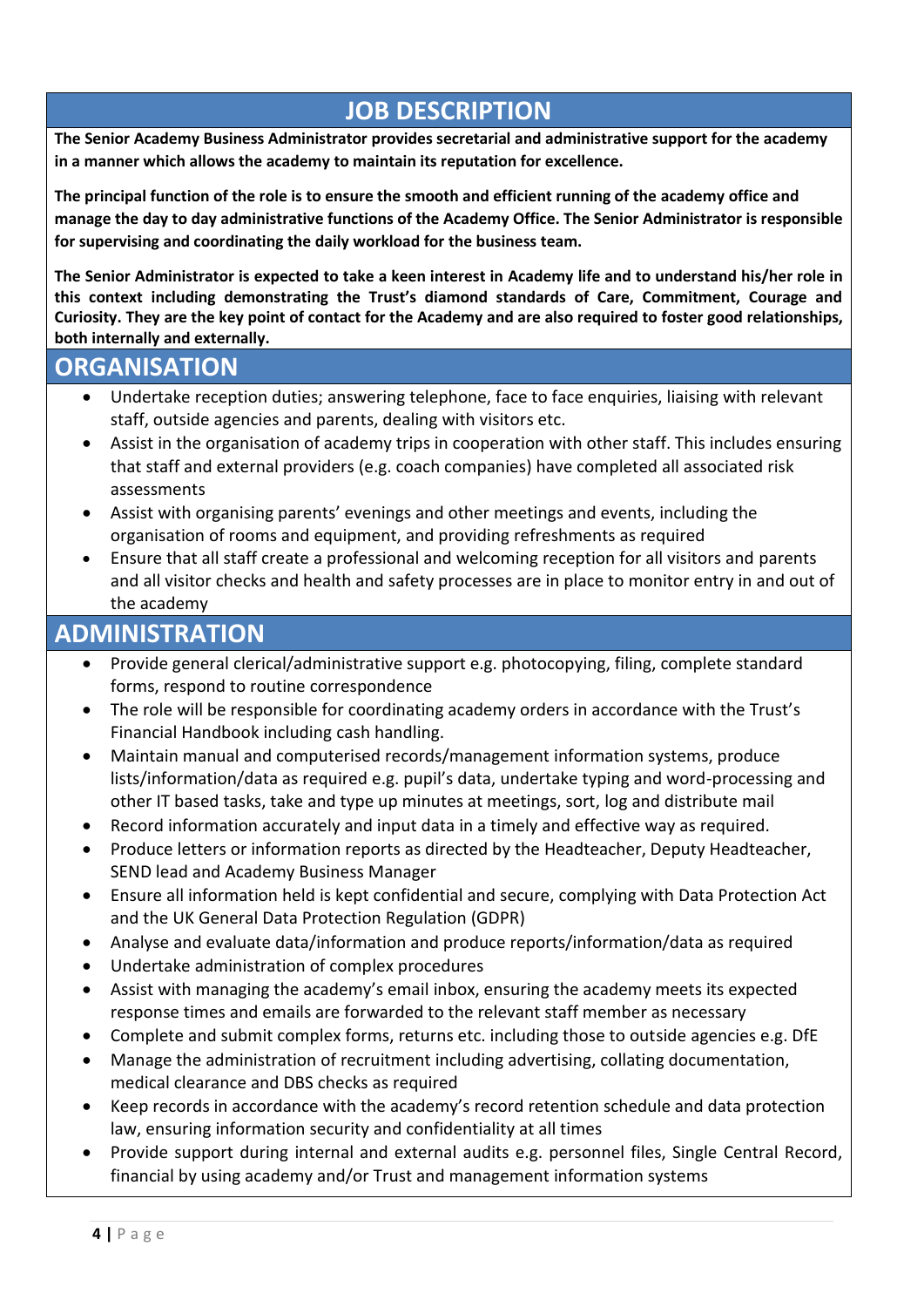# **ADDITIONAL RESPONSIBILITIES**

- Comply with and assist with the development of policies and procedures relating to child protection, health, safety and security, confidentiality and data protection, reporting all concerns to an appropriate person
- Establish constructive and effective relationships and communicate with other agencies/professionals
- Attend and participate in relevant meetings as appropriate

# **GENERAL INFORMATION**

- The above accountabilities are not exhaustive and may vary without changing the character of the job or level of responsibility
- The above duties may involve having access to information of a confidential nature, which may be covered by the Data Protection Act and GDPR regulations - confidentiality must be maintained at all times
- The post holder must be flexible to ensure the operational needs of the Academy are met. This includes undertaking of duties of a similar nature and responsibility as and when required

### **RESOURCES**

- Be responsible for the selection and management of resources, including management of a budget and regular audit of resources
- Take a lead role in the recruitment of support staff and in managing associated employment procedures
- Provide advice and guidance to staff and others on complex issues
- Undertake research and obtain information to inform decisions
- Support the Trust with procurement and securing sponsorship/funding
- To actively seek additional funding and sponsorship for the academy to promote opportunities for the children
- Oversee the management of service contracts and ensure they are up to date
- Oversee the management school licences and insurance and ensure they are up to date
- Take a lead role in marketing and promoting the academy including website development
- Manage facilities including premises, lettings and associated income, building and projects etc.
- Manage financial administration procedures with a particular focus in SEND top ups working closely with the SEND inclusion business manager
- Take a lead role in planning, monitoring and evaluation of budget
- Support senior leadership team with the management of expenditure within an agreed budget
- Health and Safety and premises management is managed and adhered to statutory guidance

### **OTHER PROFESSIONAL RESPONSIBILITIES**

- Comply with and assist with the development of policies and procedures relating to child protection, health, safety and security, confidentiality and data protection, reporting all concerns to appropriate person
- Be aware of and support difference and ensure equal opportunities for all
- Contribute to the overall ethos/work/aims of the academy, including the Trust Diamond Standards
- Develop constructive relationships and communicate with other agencies/professionals
- Share expertise and skills with others
- Participate in training and other learning activities and performance development as required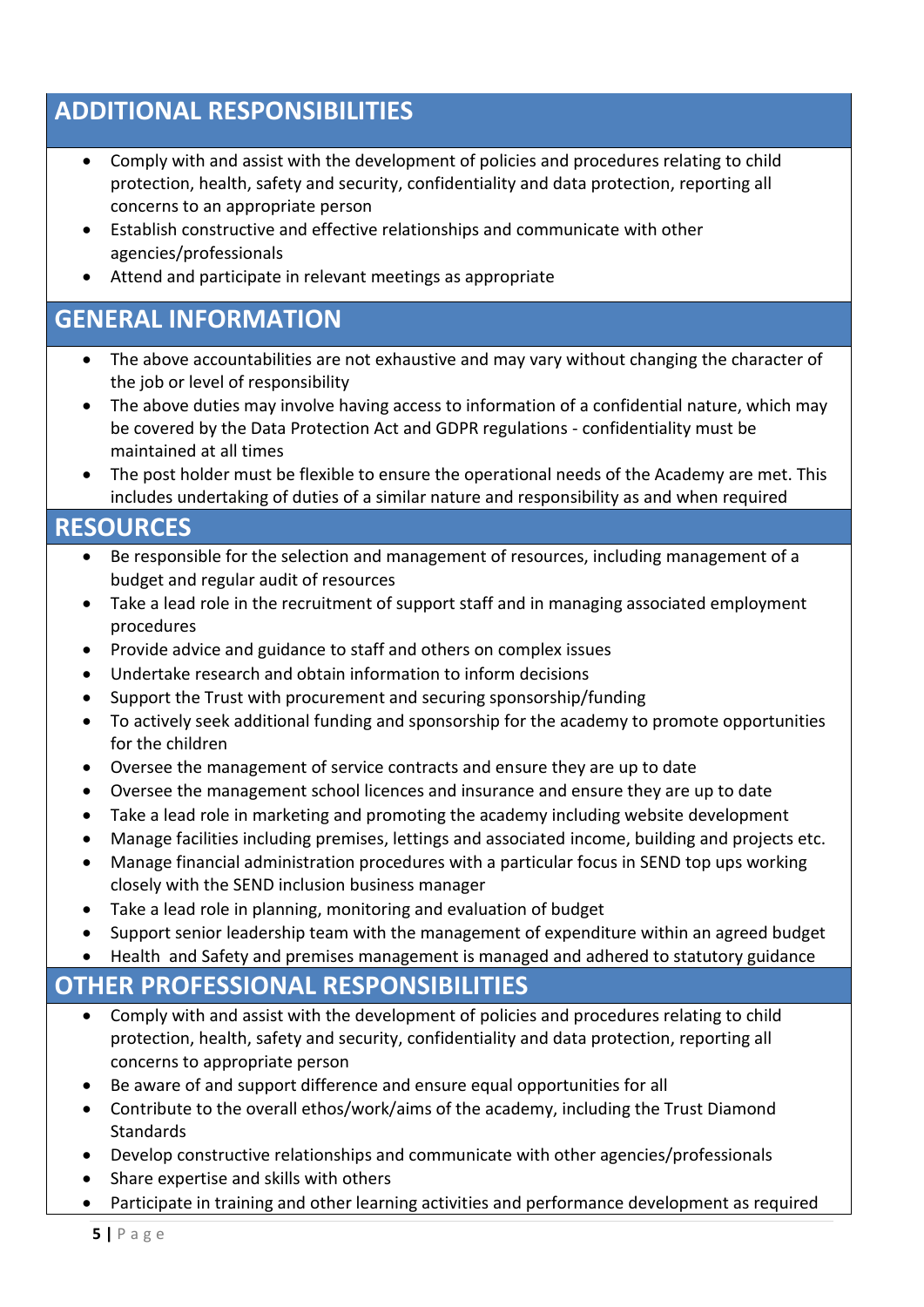- Recognise own strengths and areas of expertise and use these to advise and support others
- Any other duties consistent with the grading of the post
- Multi-tasking with a range of stakeholders

# **PERSONAL AND PROFESSIONAL CONDUCT**

A member of staff is expected to demonstrate consistently high standards of personal and professional conduct. The following statements define the behaviour and attitudes which set the required standard for conduct whilst working at Tees Valley Education Trust.

• Members of staff are expected to maintain high standards of ethics and behaviour within and outside the Academy;

Treating pupils with dignity, building relationships rooted in mutual respect, and at all times observing proper boundaries appropriate to a member of staff's position having regard for the need to safeguard pupil's wellbeing, in accordance with statutory provisions

The job holder may be required to undertake additional duties as could be reasonably required in exceptional or emergency situations.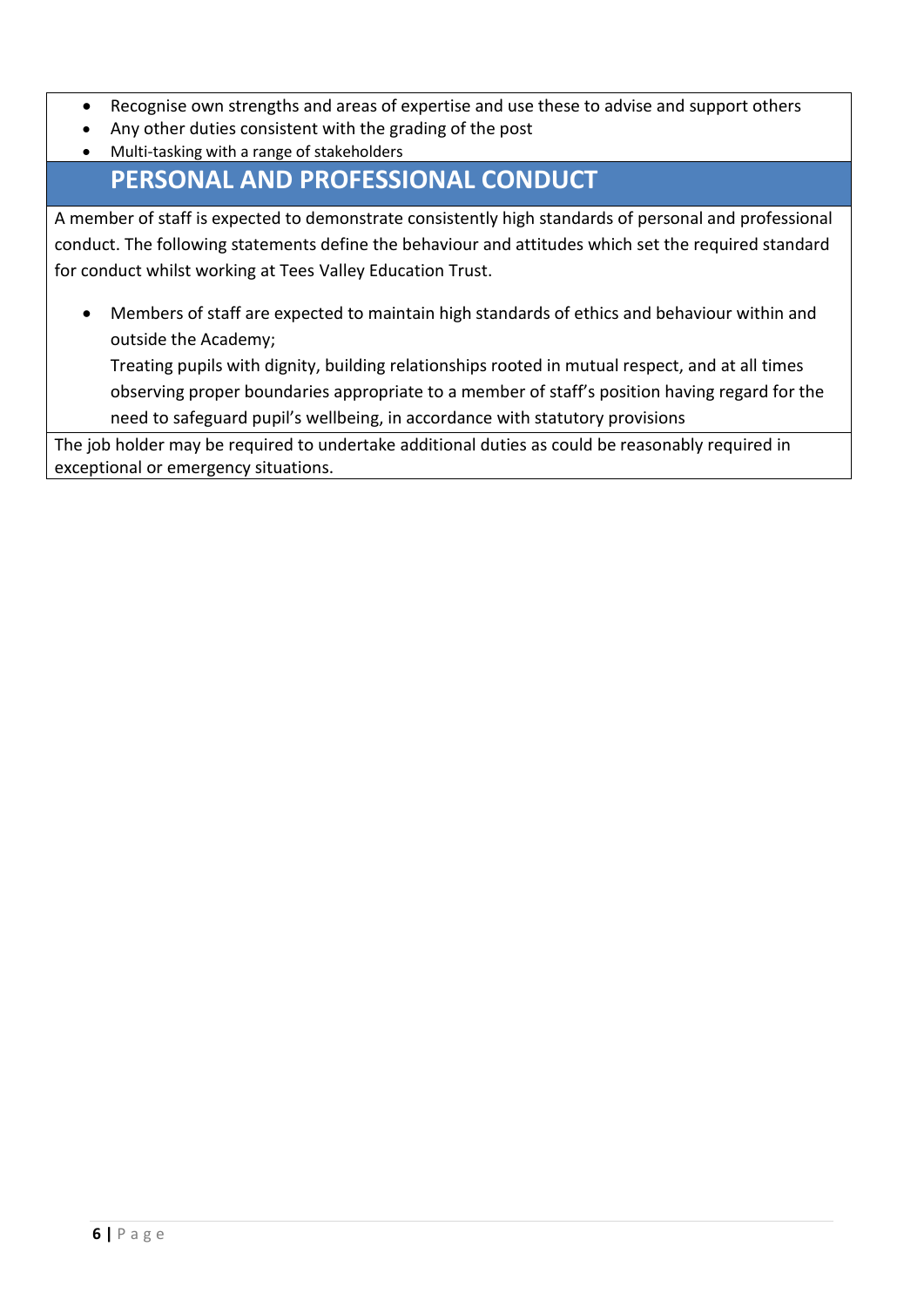**Important:** In the first instance, applications are assessed against the following criteria:<br>\*overall presentation \*use of standard English \*grammatical accuracy \*overall presentation \*use of standard English

Where applications do not meet the expected standard, they will be discarded before being matched to the person specification.

| <b>PERSON SPECIFICATION</b>                                                                                                   |           |     |  |
|-------------------------------------------------------------------------------------------------------------------------------|-----------|-----|--|
| <b>EXPERIENCE AND QUALIFICATIONS</b>                                                                                          | <b>AM</b> | E/D |  |
| Previous administrative experience.                                                                                           | A         | E   |  |
| NVQ Level 4 or equivalent qualification or experience in relevant discipline                                                  | A, I      | E   |  |
| GCSE Grade C or above in English and Mathematics.                                                                             | A         | E   |  |
| Experience of using SIMS database or similar school-based system                                                              | A, I      | E   |  |
| Experience of using ICT Microsoft packages, word/excel.                                                                       | A, I      | E   |  |
| Experience of managing database systems.                                                                                      | A, I      | E   |  |
| Experience of maintaining efficient and accurate records.                                                                     | A, I      | E   |  |
| Experience of school-based systems, including SIMS.                                                                           | A, I      | E   |  |
| Experience of managing financial procedures such as academy funds and petty cash.                                             | A,I       | E   |  |
| Experience working in a specialist provision                                                                                  | A, I      | D   |  |
| Experience of coordinating annual reviews                                                                                     | A, I      | D   |  |
| Experience of leading a team                                                                                                  | A, I      | D   |  |
| Appropriate first aid training                                                                                                | A,I       | D   |  |
| <b>KNOWLEDGE, ABILITIES AND SKILLS</b>                                                                                        |           |     |  |
| Use of specialist equipment/resources                                                                                         | A,I       | E   |  |
| Excellent interpersonal skills and a caring attitude towards pupils, colleagues, parents                                      | I, R      | E   |  |
| and external agencies.                                                                                                        |           |     |  |
| Ability to plan and develop systems                                                                                           | A,I       | E   |  |
| Ability to relate well to children and adults                                                                                 | A,I       | Ε   |  |
| Work constructively as part of a team, understanding academy roles and responsibilities<br>and your own position within these | A,I       | E   |  |
| Ability to self-evaluate learning needs and actively seek learning opportunities                                              | A,I       | Ε   |  |
| Excellent interpersonal skills                                                                                                | A,I       | E   |  |
| Flexible and adaptable                                                                                                        | A, I, R   | E   |  |
| The enthusiasm to drive and further support the academy in achieving excellence for all                                       | A,I       | E   |  |
| Commitment to and understanding of Equal Opportunities and Child Protection                                                   | A, I, R   | E   |  |
| Ability to maintain all aspects of confidentiality at all times                                                               | A, I,     | E   |  |
| Tenacity, enthusiasm and drive                                                                                                | A, I, R   | Е   |  |
| Demonstrable negotiating and problem-solving skills.                                                                          | A, I, R   | E   |  |
| Ability to assimilate, analyse and action information from a variety of sources.                                              | A, I, R   | E   |  |
| Thorough knowledge of Microsoft Office (Word, Excel & PowerPoint).                                                            | A, I, R   | E   |  |
| Knowledge of financial management and reporting.                                                                              | A, I, R   | E   |  |
| Knowledge of cash handling and banking procedures.                                                                            | A, I, R   | E   |  |
| Numerical and analytical skills.                                                                                              | A, I, R   | E   |  |
| Self-motivation and ability to use initiative.                                                                                | I, R      | E   |  |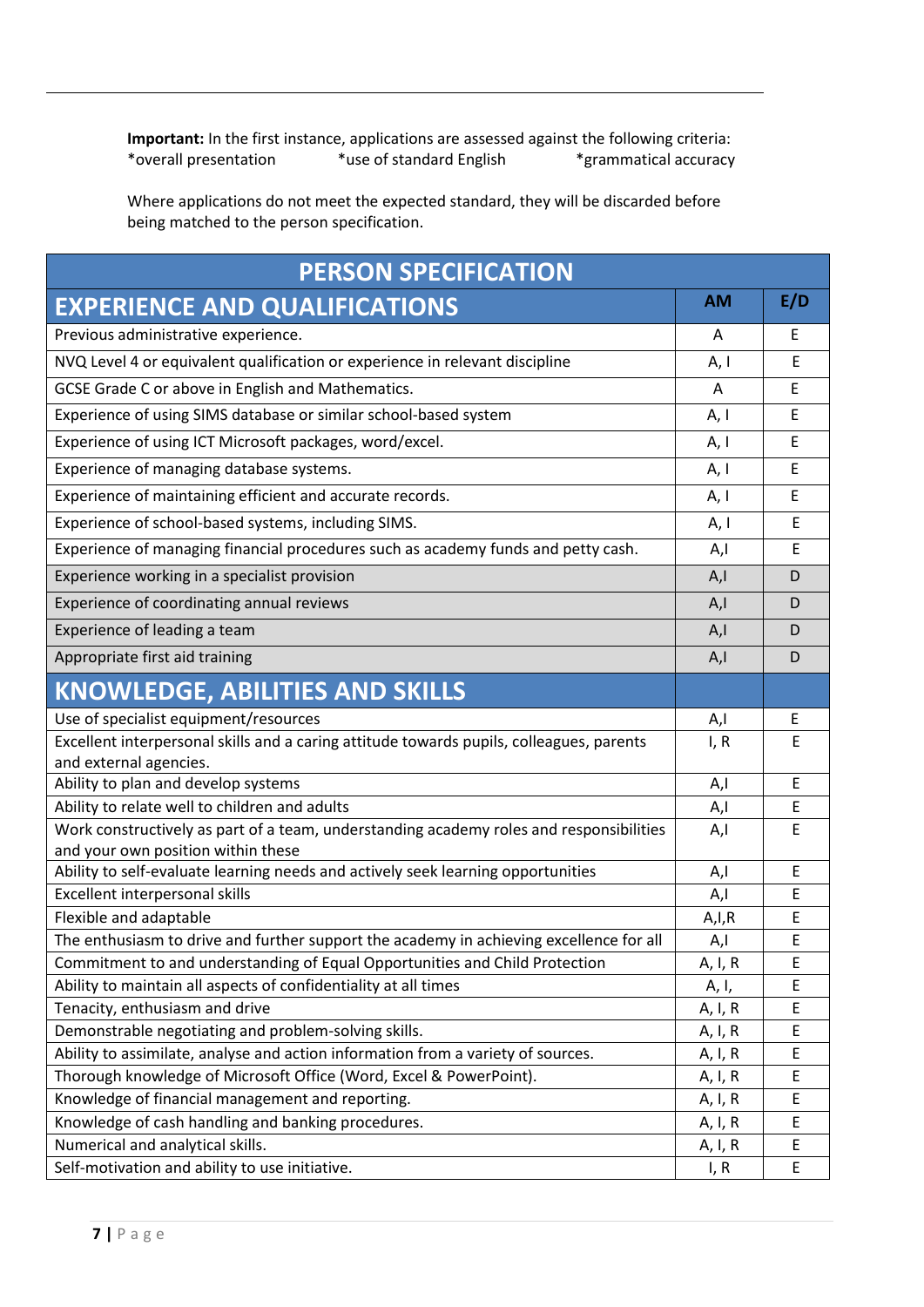| Excellent oral and written communication skills, including the preparation and sharing | A, I    | F |
|----------------------------------------------------------------------------------------|---------|---|
| of a range of reports.                                                                 |         |   |
| A professional, welcoming and courteous manner at all times.                           | A, I, R | F |
| Tenacity, enthusiasm, positive attitude and drive.                                     | A, I, R | E |
| Open minded and receptive to new ideas, approaches and challenges                      | A,I     | F |
| Full UK driving licence and access to transport                                        | A, I    | E |
| Knowledge of SEND, including SEND register, need and Provision Maps, preparing         | A, I, R | D |
| documentation for Education, Health and Care Plan (EHCP) reviews, sharing SEND         |         |   |
| information with relevant staff, updating pupil intervention records, supporting the   |         |   |
| administration of exams access arrangements and ensuring all pupils details are        |         |   |
| updated regularly.                                                                     |         |   |
| Knowledge and experience of IRIS financials                                            | A,I     | D |
| Knowledge of attendance reporting.                                                     | A,I     | D |
| Knowledge of stock monitoring and preparing inventories                                | A,I     | D |
| Full working knowledge of relevant polices/codes of practice/legislation within SEND   | A,l     | D |
| Knowledge of health and safety requirements                                            | A,I     | D |

AM (Assessment Method) - A - Application Form, I - Interview, R – Reference

E – Essential D - Desirable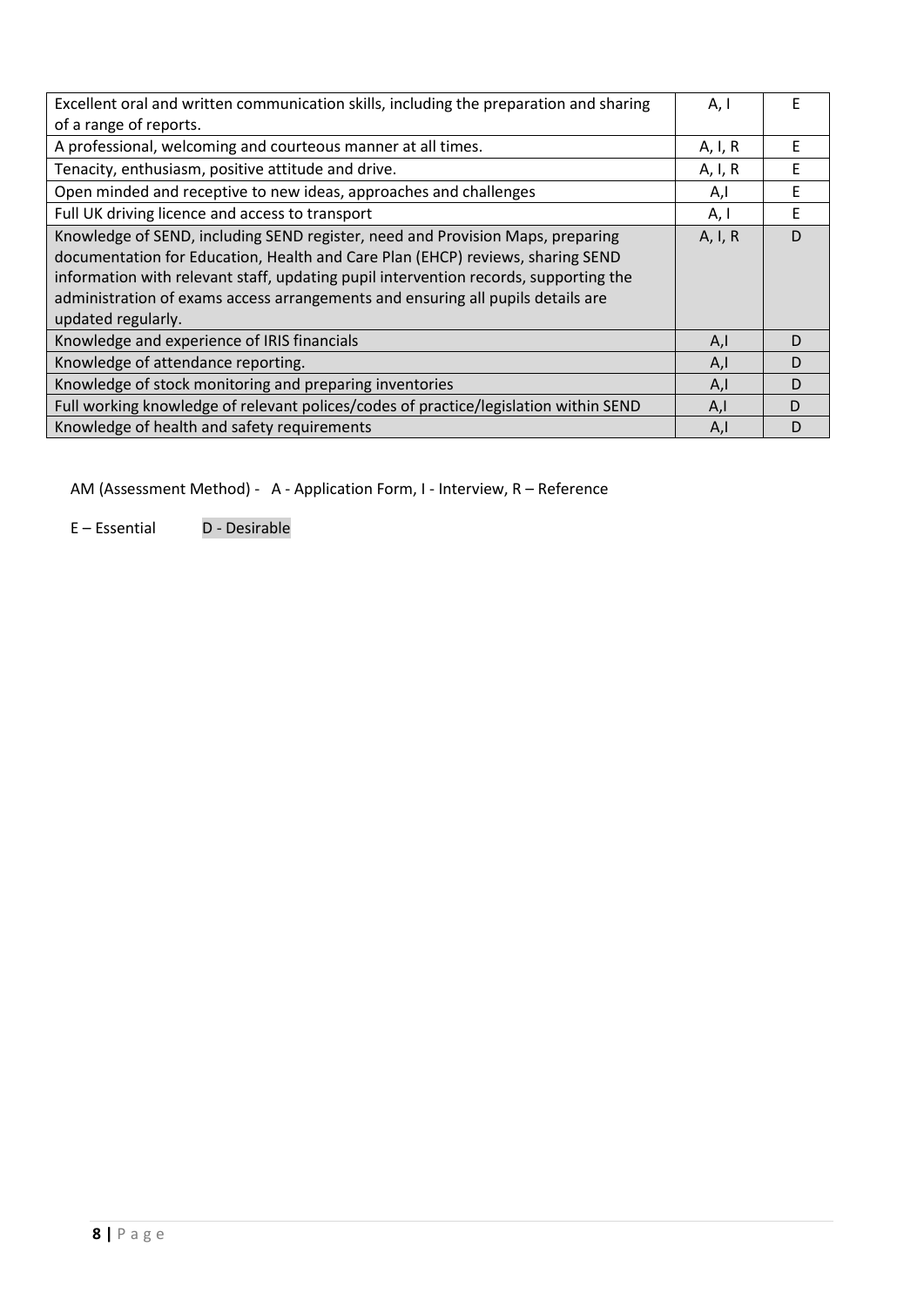# **SAFEGUARDING CHILDREN**

The Trust, and its academies, are committed to Safeguarding and Promoting the Welfare of all children. We recognise that some children may be especially vulnerable to abuse e.g., those with Special Educational Needs, those living in adverse circumstances.

The Trust's Child Safeguarding Policy applies to all adults, including volunteers, working in or on behalf of the Trust.

Everyone who works with children has a responsibility for keeping them safe. No single practitioner can have a full picture of a child's needs and circumstances and, if children and families are to receive the right help at the right time, everyone who comes into contact with them has a role to play in identifying concerns, sharing information and taking prompt action.

### **Working Together to Safeguard Children DfE 2018**

The Trust pays full regard to DfE guidance 'Working Together to Safeguard Children DfE 2018'. Anyone who works for the Trust, who is likely to be perceived by children as a safe and trustworthy adult (including volunteers and staff employed by contractors), is subject to appropriate checks in line with current legislation and best practice.

Safer recruitment practice includes scrutinising applicants, verifying identity and academic or vocational qualifications, obtaining professional and character references, checking previous employment history and ensuring that a candidate has the health and physical capacity for the job. It also includes undertaking interviews and, where appropriate, undertaking checking details with the Disclosure and Barring Service.

### **Safeguarding Children & Young People**

We are committed to safeguarding and promoting the welfare of children and young people. We expect all staff to share this commitment and to undergo appropriate checks, including enhanced DBS checks.

Candidates should be aware that all posts in Tees Valley Education involve some degree of responsibility for safeguarding children and young people, although the extent of that responsibility will vary depending on the nature of the post.

Accordingly, this post is exempt from the Rehabilitation of Offenders Act 1974 and, therefore, all convictions, cautions and bind-overs, including those regarded as "spent" must be declared.

If you are currently working with children, on either a paid or voluntary basis, your current employer will be asked about disciplinary offence, including those related to children or young people (whether disciplinary sanction is current or time-expired), and whether you have been the subject of any child protection allegations or concerns and if so the outcome of any investigation or disciplinary proceedings. If you are not currently working with children, but have done in the past, that previous employer will be asked about these issues.

Where neither your current or previous employment has involved working with children, your current employer will be asked about your suitability to work with children, although it may be answered 'not applicable' if your duties have not brought you into contact with children or young people.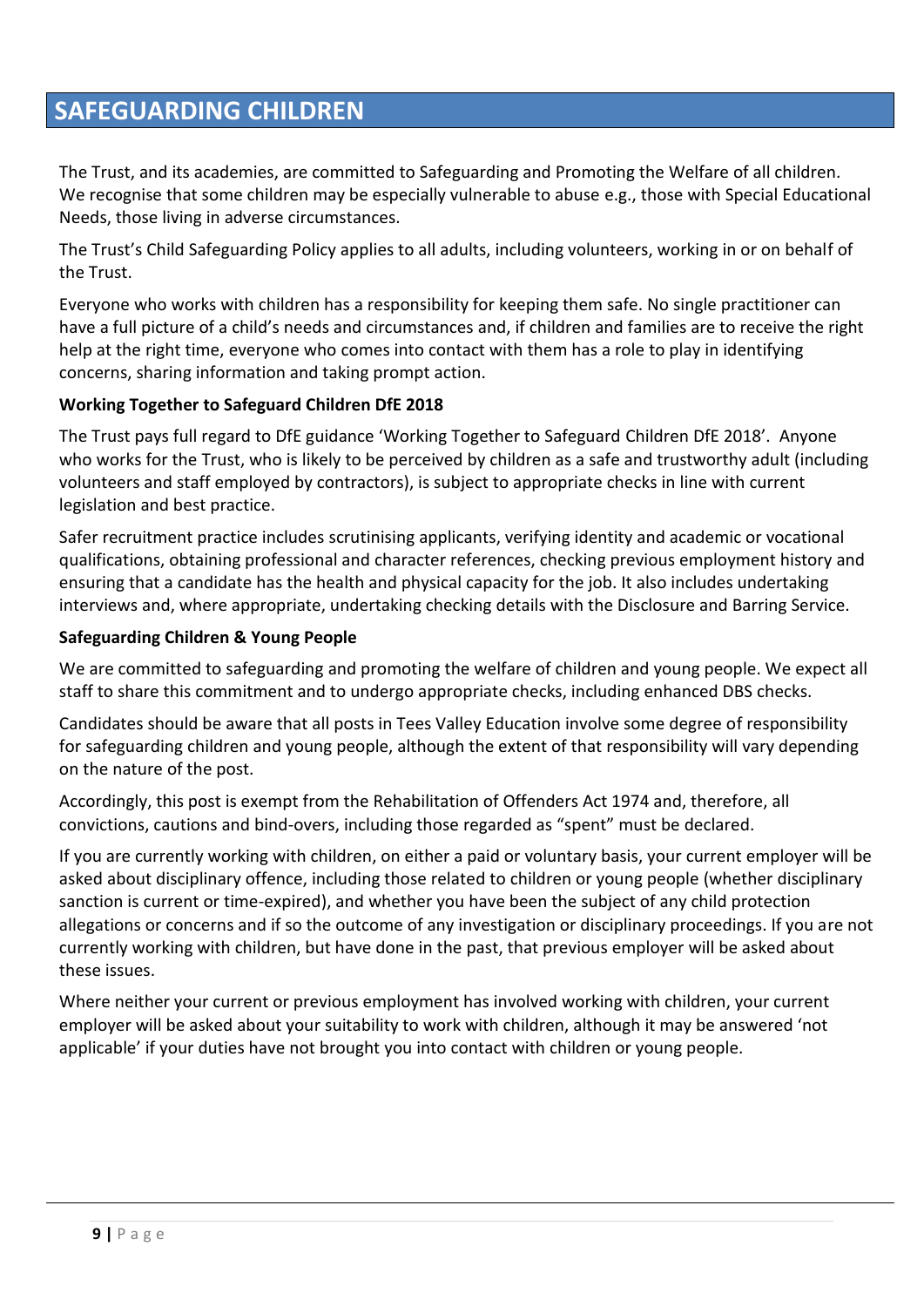# **EXPLANATORY NOTES**

Applications will only be accepted from candidates completing the Trust's Application Form. Please complete ALL sections of the Application Form which are relevant to you as clearly and fully as possible. CVs will not be accepted.

#### **Interview Process**

After the closing date, short listing will be conducted by a panel, who will match your skills/experience against the criteria in the Person Specification. You will be selected for interview entirely on the contents of your application form, so please read the Job Description and Person Specification carefully before you complete your form.

As part of the DBS application and as a form of identification, all candidates invited to interview must bring the following documents:

**Route 1** – 3 documents (at least 1 must be from Group 1, the other 2 can be from any group).

**oute 2** – 3 documents (1 from Group 2a and 2 from 2a or 2b, plus External ID check)

One document must confirm the applicant's date of birth and another confirm the current address. In addition to the above, if you are successful, you will be required to conduct an external ID check, (this is an automated process completed online).

**Route 3** – 5 documents (birth certificate and 4 other documents - 1 from 2a and 3 from Group 2a or 2b). One document must confirm the applicant's current address.

| Group 1 - Primary Identity Documents                    |                                                                                                                                                                                                                                                                                     |
|---------------------------------------------------------|-------------------------------------------------------------------------------------------------------------------------------------------------------------------------------------------------------------------------------------------------------------------------------------|
| Current valid passport (UK or overseas)                 | Biometric Residence Permit (UK)                                                                                                                                                                                                                                                     |
|                                                         | Current driving licence - photocard & counterpart (where Birth certificate - issued at time of birth (UK, Channel Islands                                                                                                                                                           |
| applicable). (UK, Isle of Man, Channel Islands and EU - | $-$ including those issued by UK authorities overseas)                                                                                                                                                                                                                              |
| full or provisional)                                    |                                                                                                                                                                                                                                                                                     |
| Adoption Certificate (UK & Channel Islands)             |                                                                                                                                                                                                                                                                                     |
| Group 2a - Trusted Government Documents                 |                                                                                                                                                                                                                                                                                     |
| Current driving licence - photocard (UK and overseas)   | Current driving licence – paper (UK and EU)                                                                                                                                                                                                                                         |
| Birth certificate $-$ issued any time after birth (UK & | Marriage/civil partnership certificate (UK & Channel Islands)                                                                                                                                                                                                                       |
| Channel Islands)                                        |                                                                                                                                                                                                                                                                                     |
| Fire Arms Licence (UK & Channel Islands)                | HM Forces ID Card (UK)                                                                                                                                                                                                                                                              |
| Group 2b - Financial & Social history documents         |                                                                                                                                                                                                                                                                                     |
| Mortgage statement (UK or EEA)                          | P45/60 Statement                                                                                                                                                                                                                                                                    |
| Bank/Building Society Statement (UK)                    | Council Tax statement                                                                                                                                                                                                                                                               |
| Credit Card Statement (UK or EAA)                       | Work Permit/Visa (UK)                                                                                                                                                                                                                                                               |
| Financial Statement, e.g. Pension, investments (UK)     | Sponsorship letter from employer (outside UK)                                                                                                                                                                                                                                       |
| Benefit statement, e.g. child allowance, pension (UK)   | Utility Bill                                                                                                                                                                                                                                                                        |
| <b>EU National ID card</b>                              | Cards carrying PASS accreditation logo                                                                                                                                                                                                                                              |
| Letter from Head Teacher or Principal                   |                                                                                                                                                                                                                                                                                     |
|                                                         | $\mathbf{r}$ . The set of the set of the set of the set of the set of the set of the set of the set of the set of the set of the set of the set of the set of the set of the set of the set of the set of the set of the set of t<br>$\cdot$ $\cdot$ $\cdot$ $\cdot$ $\sim$ $\cdot$ |

A document from Central/Local Government/Government Agency/Local Authority giving entitlement (UK & Channel Islands), e.g. from the Department for Work and Pensions, the Employment Service, HMRC, Job Centre, Social Security, etc.

ID validation must be attempted in order. If you are unable to validate via Route 1, move to Route 2, if unable to validate Route 2, move to Route 3.

**Please note that originals of the above are necessary. Photocopies or certified copies are not sufficient.**